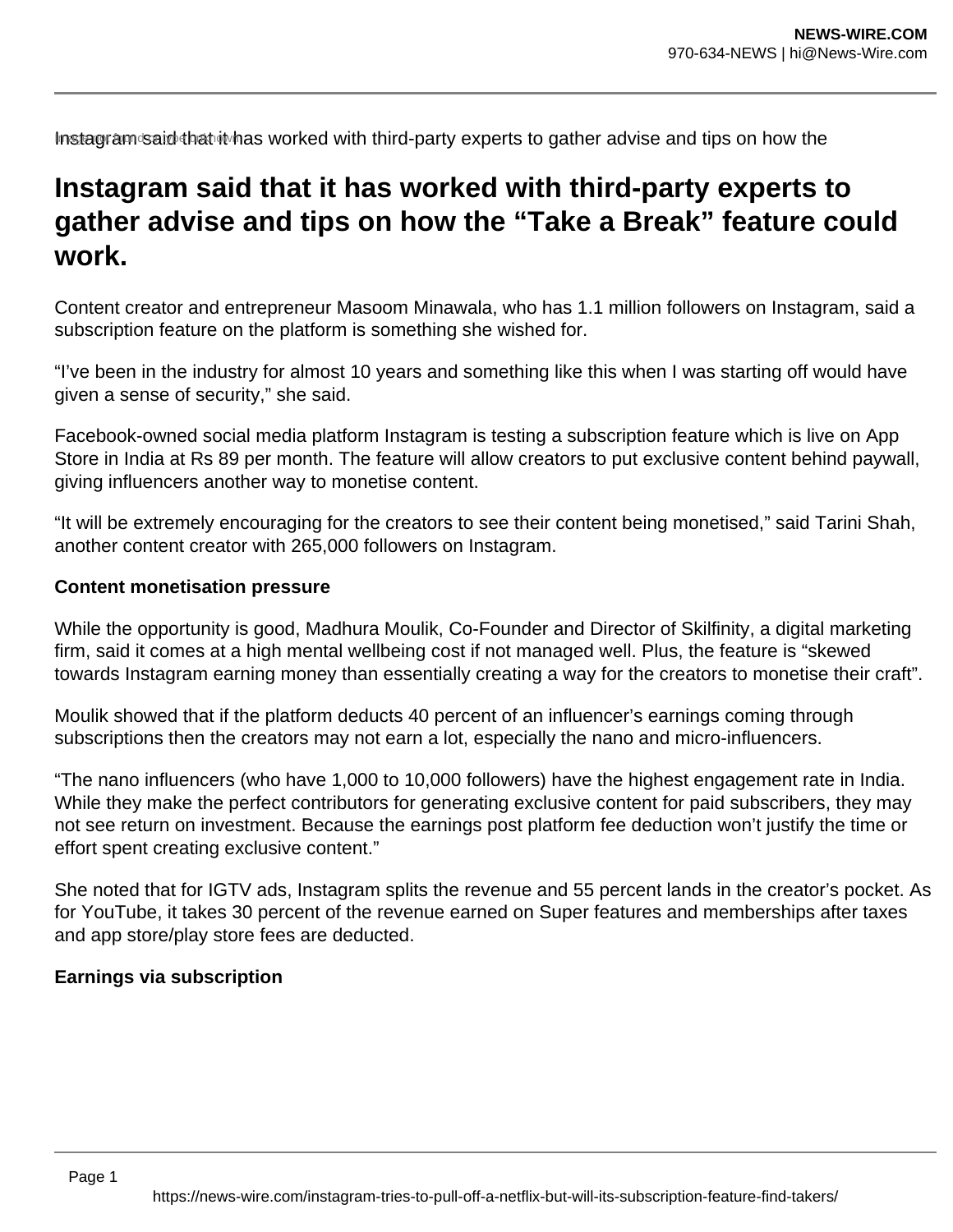"Rs 89-a-month per user may not seem like a lot, but when weighed against the 180 million Indian users on the platform, there's definite scope for a boost in their (creators) earnings even with the cut Instagramis likely to take," said Mili Biswal, Head of Marketing at Zensciences, a digital marketing agency.

In terms of subscription feature's contribution to the overall earnings of a creator, Pranav Panpalia, Founder of OpraahFx, an influencer marketing agency, said, "On a platform like YouTube, content creators are known to earn about 20-25 percent of their revenue from paid features like super chats, super stickers, and super thanks." He estimates similar percentage in terms of content creators' revenue via subscription feature.

# **Challenges in Indian market**

Although players in the influencer market space expect creator earnings to see a boost, Raj Shamani, a content creator and investor with one million followers on Instagram, pointed out that India is a pricesensitive market and the subscription model would discourage users from using Instagram.

"In a country like India, where not everyone has access to digital payments, users may not be comfortable paying to see stories or access other content," he said.

Neha Puri, CEO and Founder of Vavo Digital, had a similar take on the matter. "More the platforms come up with this sort of feature (subscription), the more people will start looking for free things in India. I feel it can strategically be difficult to attract followers to pay money to see you."

# **Will subscription suit Indians?**

Sagar Pushp, Co-Founder and CEO of ClanConnect, an influencer marketing platform, said that if apps like Amazon Prime and Netflix have seen such a positive response from the Indian market, it is also possible for Instagram to taste success with its subscription model.

"The odds are in Instagram's favour, given India's massive user base. Even if the percentage of followers who go for subscriptions is tiny, it will translate to a substantial number of Individuals using the feature," he said.

AayushTiwari, VP – Talent Management and Music Business, Monk Entertainment, noted that in the past, "we have seen decent community support where users don't mind paying a certain fees to avail more of their favourite content".

Adding to this, Ajay Kudva, CEO and Founder, en:lyft, an influencer marketing agency, said, "With this subscription feature, creators can focus on creating quality user-focused content."

# **Who will benefit the most?**

"This feature will allow the creators from domains like education, reviewers, speakers, experienced individuals who have their own courses to earn more and make their business more sustainable. Have